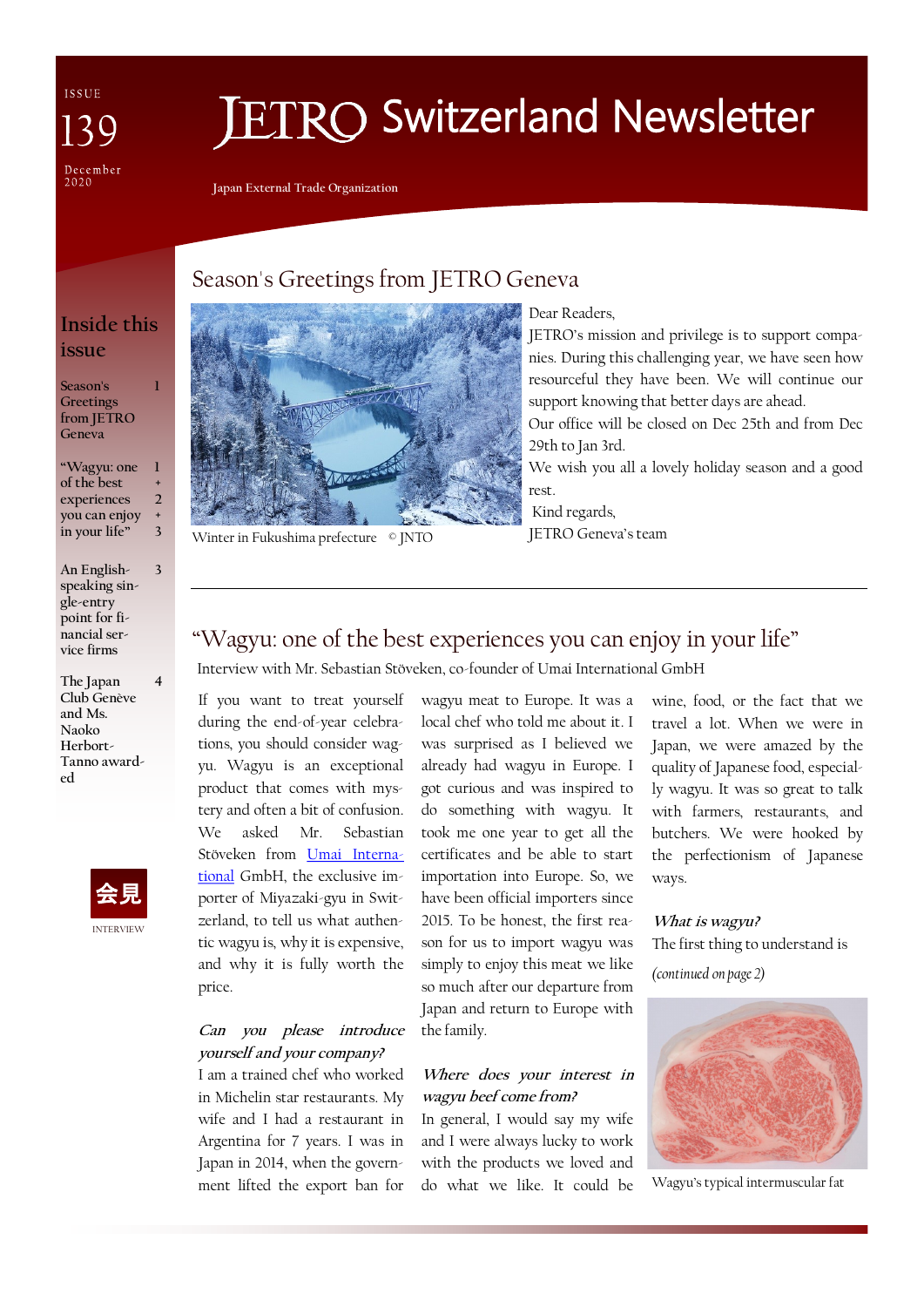## "Wagyu: one of the best experiences you can enjoy in your life"





The two founders of Umai International GmbH, Ms. Fernadna Etchegoyen and Mr. Sebastian Stöveken

#### *(continued from page 1)*

that wa means Japan and gyu means beef. Wagyu is the term used for Japanese beef. It is not a species. So, saying wagyu beef or Japanese wagyu are pleonasms. Plus, if we stick to the definition of the word, an Australian wagyu would be nonsense.

In Japan, four species of beef are used for meat, more than 90% of it being the species called Japanese Black (Kuroge), which is the one used for the best meat. If you eat wagyu, it is likely to be a Japanese Black cattle.

Sometimes people refer to Kobe beef. It is actually wagyu made from the same species in the area of the small city of Kobe. There is a big competition between the producing regions which are marketing their product with the name of the city or region.

If you have never tried authentic wagyu, it is unlikely you will be able to taste the difference between the regions where wagyu is produced.

#### **Today, it is possible to find "non-Japanese wagyu." Is there any difference?**

Here, many people think they know what wagyu is because they believe they already tried it. It is often not true because they tried an Australian "wagyu" or American one.

The main difference is that "wagyu" produced outside Japan is not genuine, but a hybrid between Japanese Black and a local species. Plus, those hybrids are a recent thing and do not benefit from the same careful selection genuine Japanese Black have gone through over centuries. They are not necessarily bad, but they are different species. The growing methods and time are often different, too.

#### **What makes wagyu so special?**

Wagyu cannot be regarded like any other beef. It is not about quantity. It is more of a premium food one would enjoy, like caviar or foie gras. They are many anecdotes about wagyu, like the daily massage or the fact they drink beer. It is difficult to say if this contributes to the taste or if it is marketing. What is sure, however, is the production cycle of wagyu is much longer. Wagyu cattle grow for 2 to 3 years compared to 8 to 10 months for industrial beefs in the West. This longer cycle is necessary for the meat to develop its characteristics, especially the intermuscular marbling that is so praised.

In Western culture, we wrongly associate fat with an unhealthy diet, so the breeders want to get rid of it. In Japan, on the contrary, for generations they selected the wagyu to have this marbled fat, which is not only tasty but also healthy as it is mostly unsaturated fatty acids.

To sum it up, wagyu has been carefully selected for its taste and qualities over time, has a long growing cycle to develop its full potential, and enjoys the perfectionism of Japanese producers to continuously improve it.

#### **How would you describe its taste, texture, and other specificities?**

Eating wagyu beef is one of the best experiences you can enjoy in your life. You cannot compare it to any other meat. Just keep an open mind when trying.

Visually it is already enjoyable. You will see the very fine marbling and the cherry color.

Then, the preparation is important. When tasting, the wagyu meat will melt in your mouth. It is a very unique culinary experience. The meat is very tender, and the flavor is very complex and pleasant. It tastes of umami. The fat is very different from other animal fat. It is very clean and has a very firm texture.

#### **Can you explain how the wagyu quality scale works?**

Wagyu beef is judged by two main criteria; the yield grade and the meat quality grade. The yield grade scale is A, B and C whereby A is the highest grade. The meat quality consists of four subcriteria; colour and shine of the meat, firmness and texture, colour and shine of the fat,

*(continued on page 3)*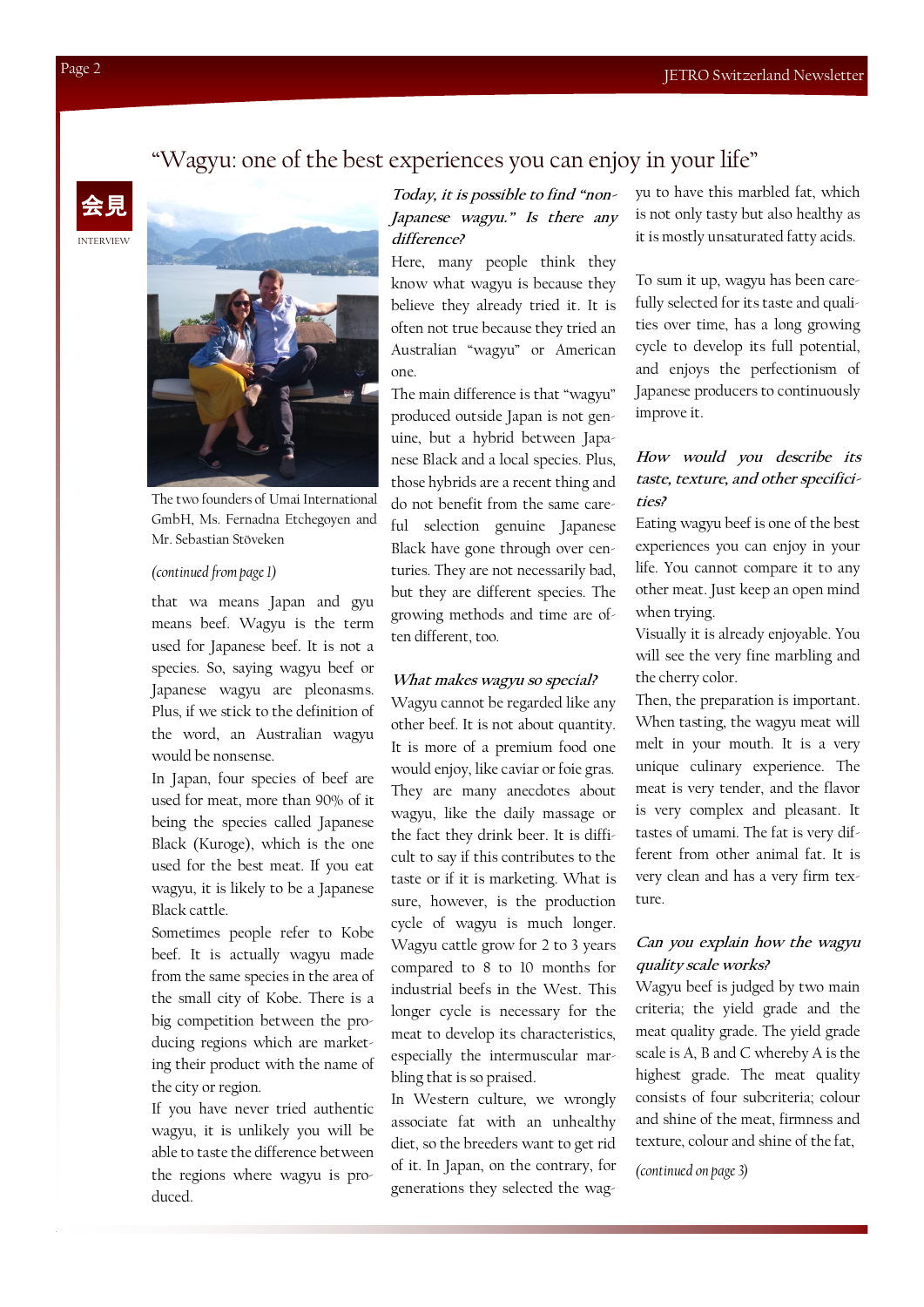## "Wagyu: one of the best experiences you can enjoy in your life"

#### *(continued from page 2)*

as well as the marbling. The scale goes from 1 to 5 whereby 5 is the highest quality standard. The Beef Marbling Standard (BMS) independently rates the marbling and ranges between 1 – very scarce and 12 – very abundant.

To keep it simple, going with A4 and A5, you will have the best quality possible with a typical high marbling.

#### **What is/are the best way(s) to enjoy wagyu?**

Obviously, the Japanese cuisine has developed incredible recipes over time. You will find several recipes for every cut, including nice ones for second cuts. I strongly recommend them.

If you want to be safe, you can go to a good Japanese restaurant as long as the wagyu is authentic Japanese beef. You should look for the label (see picture on the right).

It is also possible to enjoy it at home. The most important thing to keep in mind is that wagyu is the star: no heavy sauces, a bit of salt or soy sauce, and some vegetables as a side dish.

For a 1-cm. thick piece, a light cooking - one minute on each side - is enough. We have videos on our website, and you can find good ones on the internet, too.

With our customers we also do a lot of teaching.

#### **How would you describe the Swiss market regarding wagyu beef?**

It is definitely a growing niche market, but we are behind the curve. In the USA, it's already more common. It is a premium product not fit for the mass market. Price wise, because it is important for people to know what they should expect, we are talking about 400 to 500 francs per kg in a butchery. As direct importers, we are under this price mark. If you go to a retail shop, it will be higher and even more in a good restaurant, where it is likely to be about 1,000 francs per kg.

As I said, the long growing cycle and high production costs are incompressible. When you see lower prices, it is unlikely to be Japanese beef. Again, look for the certificate. 400 for authentic wagyu is a good deal.



The Universal Wagyu Mark is a proof of authenticity introduced by Japanese authorities. Look for it when buying.

# An English-speaking single-entry point for financial service firms

Japan is already of the largest financial market in the world, but it could be further improved according to the Japanese government. Prime Minister Suga is willing to make it a global financial centre. Among others, it should be easier in the future for foreign asset management companies to enter the Japanese market. This would bring diversification and thus resilience, but also stimulate the economy and create valuable jobs. Several initiatives are in motion to achieve this goal. Two of them are especially helpful at the preliminary stage. It will be the creation of a single-entry point and the promotion of the use of English.

Thus, in January 2021,the Financial Service Agency (FSA) and Local Finance Bureaus (LFBs) will establish a Financial Market Entry Office to handle pre-application consultation, registration and supervision for newly entering asset management firms as a single point of contact with all the communications available in English.

Relevant regulations will be amended accordingly.

More information is available on the [FSA website](https://www.fsa.go.jp/en/news/2020/20201106-2/20201106.html) or by contacting the Financial Market Entry Consultation Desk via email or phone: marketentry@fsa.go.jp +81-3-3506-7109



ACTIVITY

**INTERVIEW** 会見